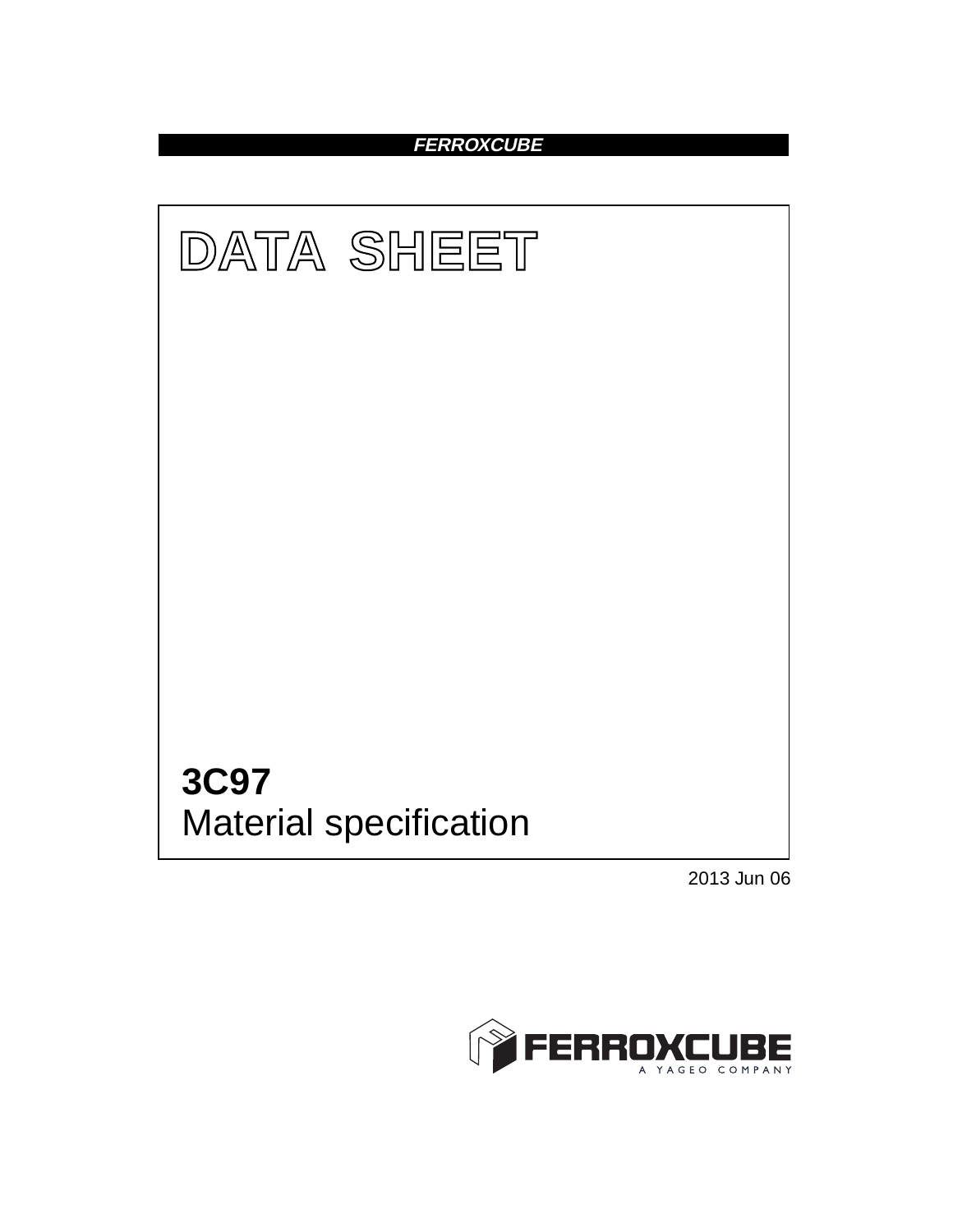# Material specification 3C97

### **3C97 SPECIFICATIONS**

A low to medium frequency power material with low power losses from 50 to 140 °C for use in power and general purpose transformers at frequencies up to 0.5MHz. Especially suited for broad temperature range applications like automotive.

| <b>SYMB</b><br>0L | <b>CONDITIONS</b>       | <b>VALUE</b>     | UNIT              |
|-------------------|-------------------------|------------------|-------------------|
| μi                | 25 °C; ≤10 kHz; 0.25 mT | $3000 \pm 20 \%$ |                   |
| $\mu_{a}$         | 100 °C; 25 kHz; 200 mT  | $\approx 5000$   |                   |
| B                 | 25 °C; 10 kHz; 1200 A/m | $\approx 530$    | mT                |
|                   | 100 °C; 10 kHz;         | $\approx 410$    |                   |
|                   | 1200 A/m                |                  |                   |
| P <sub>V</sub>    | 60 °C; 100 kHz; 200 mT  | $\approx 320$    | kW/m <sup>3</sup> |
|                   | 120 °C; 100 kHz; 200 mT | $\approx 320$    |                   |
|                   | 140 °C; 100 kHz; 200 mT | $\approx$ 380    |                   |
| ρ                 | DC, $25^{\circ}$ C      | $\approx 5$      | $\Omega$ m        |
| $T_{C}$           |                         | > 215            | °€                |
| density           |                         | $\approx 4800$   | kg/m <sup>3</sup> |



a function of frequency.



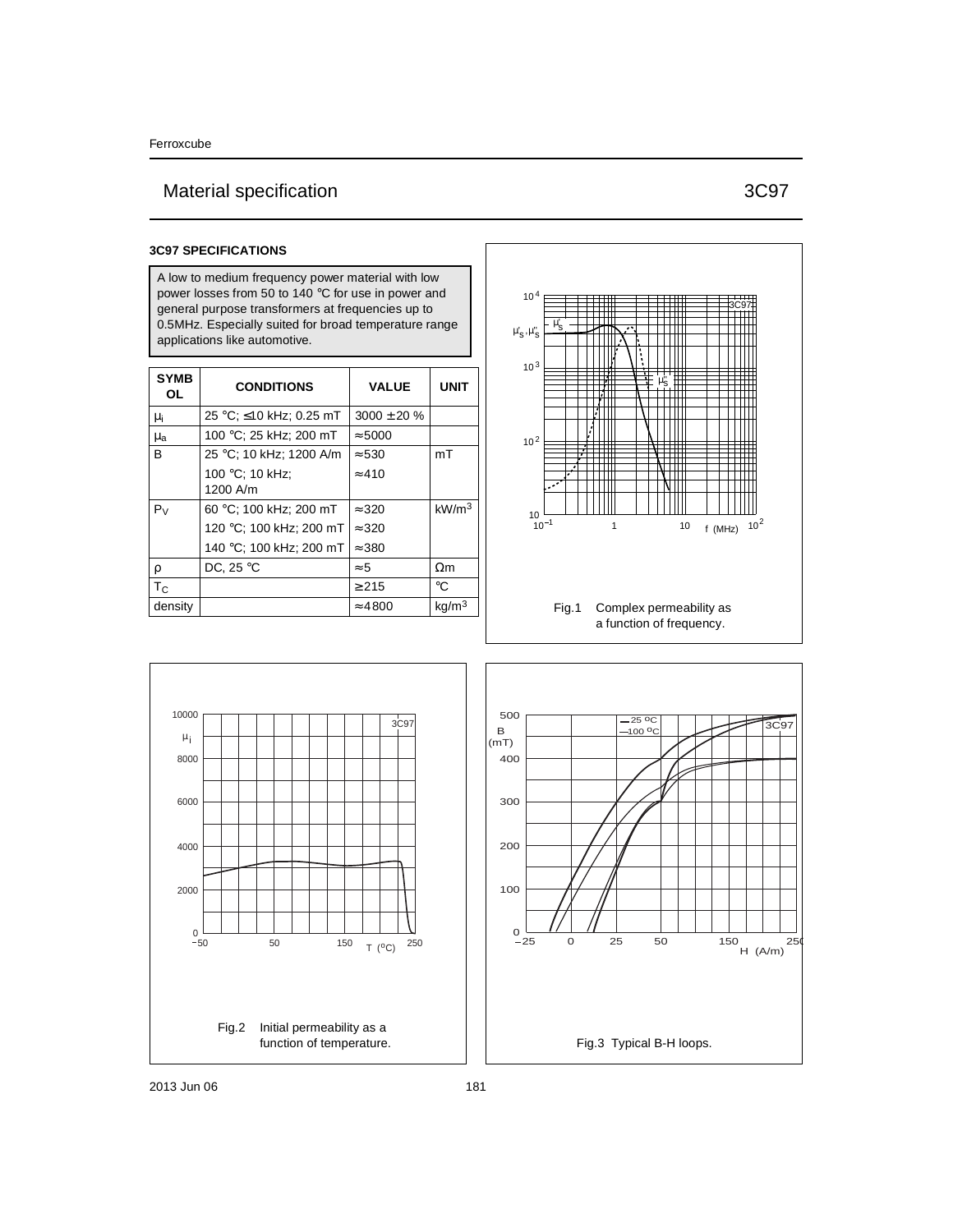# Material specification 3C97